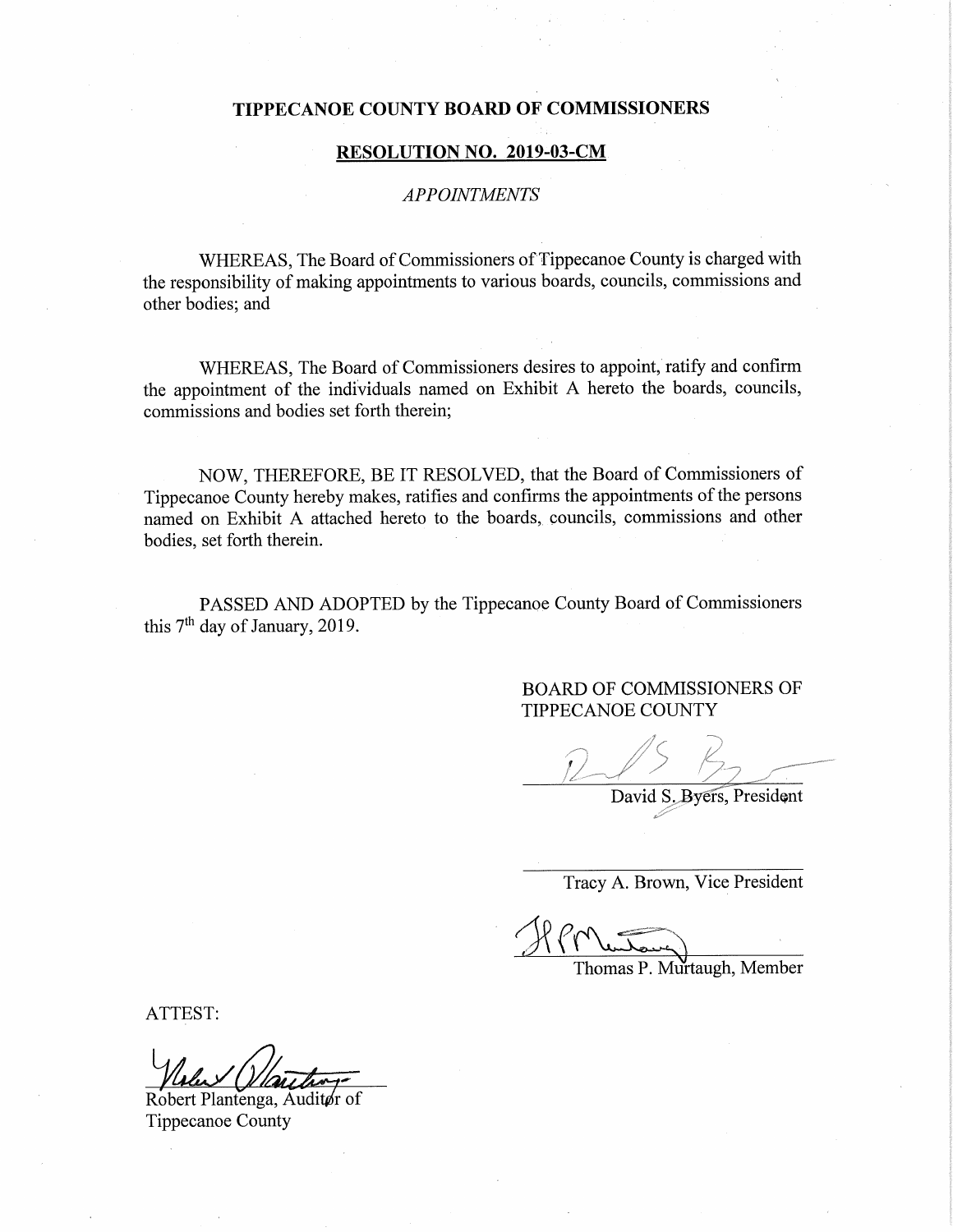# Exhibit A Appointments to Boards, Council and Other Commissions

 $\sim 10$ 

| <b>Board/Commission</b>                                                 | <b>Name</b>                   | <b>Term</b>    | <b>Effective</b> | <b>Expiration</b> |
|-------------------------------------------------------------------------|-------------------------------|----------------|------------------|-------------------|
| Alcohol & Tobacco Commission                                            | Billy Bogan, Jr               | $\mathbf{1}$   | 1/1/2019         | 12/31/2019        |
| Animal Disease Control Emergency Coordinator                            | Dr. Chris Witte, DVM          | $\mathbf{1}$   | 1/1/2019         | 12/31/2019        |
| Area Board of Zoning Appeals                                            | <b>Steve Clevenger</b>        | 4              | 1/1/2017         | 12/31/2020        |
|                                                                         |                               | 4              | 1/1/2019         | 12/31/2022        |
| <b>Area Plan Commission</b>                                             | Vicki Pearl                   | $\overline{2}$ | 1/1/2018         | 12/31/2019        |
|                                                                         | Gary Schroeder                | $\overline{2}$ | 1/1/2018         | 12/31/2019        |
| Board of Operating Company for Battle Ground Golf<br>Course             | <b>Rick Oliver</b>            | $\mathbf{1}$   | 1/1/2019         | 12/31/2019        |
| <b>Board of Health</b>                                                  | <b>Thometra Foster</b>        | 4              | 1/1/2017         | 12/31/2020        |
|                                                                         | Thomas Padgett, MD            | 4              | 1/1/2019         | 12/31/2022        |
|                                                                         | John Thomas, MD               | 4              | 1/1/2018         | 12/31/2021        |
|                                                                         | Nicole Noel                   | 4              | 1/1/2018         | 12/31/2021        |
| <b>Child Protection Team</b>                                            | Rebecca Humphrey              | $\mathbf{1}$   | 1/1/2019         | 12/31/2019        |
| District Planning Council for Indiana Homeland<br>Security - District 4 | Jim Lewis                     | $\ast$         | 4/1/2013         | * No Term Limit   |
| Economic Development Commission/W. Laf                                  |                               | 1              | 1/1/2019         | 12/31/2019        |
| <b>Human Relations Commission</b>                                       | <b>Andrew Antonio</b>         | 3              | 1/1/2019         | 12/31/2021        |
|                                                                         | <b>Rene Celeste</b>           | 3              | 1/1/2019         | 12/31/2021        |
|                                                                         | Debi DeBruyn                  | 3              | 1/1/2017         | 12/31/2019        |
|                                                                         | <b>Susan DeLong</b>           | 3              | 1/1/2017         | 12/31/2019        |
|                                                                         | Carolyn Johnson               | 3              | 1/1/2018         | 12/31/2020        |
|                                                                         | Yadira Salazar                | 3              | 11/1/2018        | 12/31/2020        |
|                                                                         | Mike Piggott                  | 3              | 1/1/2018         | 12/31/2020        |
|                                                                         | <b>Meredith Richmond</b>      | 3              | 1/1/2019         | 12/31/2021        |
|                                                                         | Sandra Sydnor                 | $\overline{3}$ | 1/1/2018         | 12/31/2020        |
| Laf/WLaf Convention & Visitors Bureau                                   | <b>Becky Barnes</b>           | $\mathbf{3}$   | 1/1/2019         | 12/31/2021        |
|                                                                         | <b>Teresa Sheets Witkoske</b> | 3              | 11/19/2018       | 12/31/2021        |
| <b>Property Tax Assessment Board of Appeals</b>                         | <b>Scott Brown</b>            | 1              | 1/1/2019         | 12/31/2019        |
| (PTABOA)                                                                | Cheryl Butcher                | $\mathbf{1}$   | 1/1/2019         | 12/31/2019        |
|                                                                         | <b>Eleanor Mlynarik</b>       | $\mathbf 1$    | 1/1/2019         | 12/31/2019        |
| <b>Romney Regional Sewer District</b>                                   | <b>Bill Kitterman</b>         | 4              | 1/1/2016         | 12/31/2019        |
|                                                                         | Dan Korty                     | 4              | 1/1/2016         | 12/31/2019        |

 $\sim$